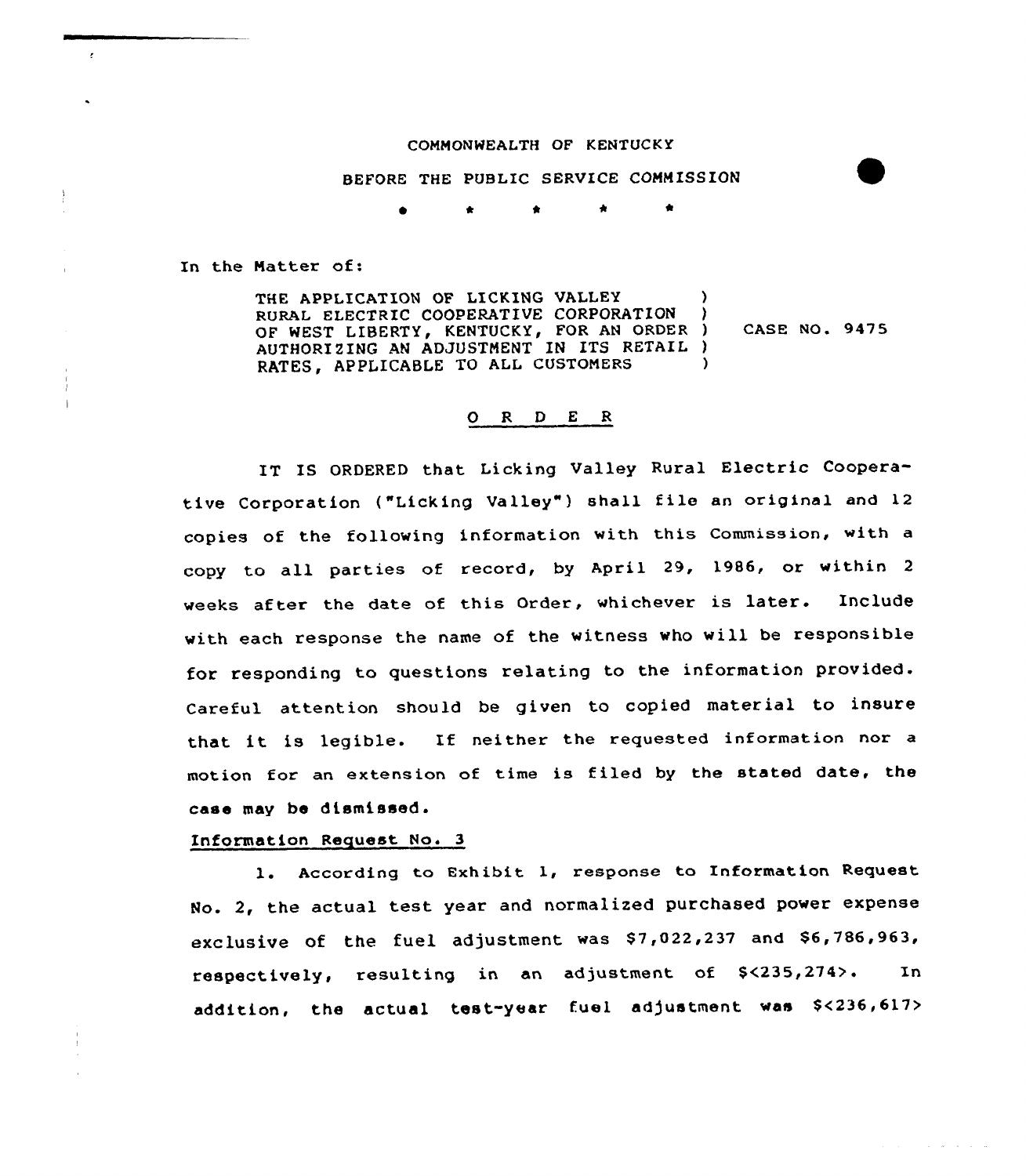resulting in an adjustment of \$236,617 to remove the effects of the fuel adjustment clause. will Licking Valley accept the above calculations in this matter? If not, please explain.

2. The Commission has generally determined the normalized depreciation expense based on the level of plant in service, excluding depreciation on transportation equipment, at the end of the test year. Provide any evidence deemed appropriate as to why Licking Valley should not be accorded this treatment in this case.

3. With reference to Exhibit 2, response to Information Request No. 2, please explain why, rather than the actual regular hours, 2,088 regular hours was used to determine the payroll adjustment for the following employees: No. 1104; No. 2204, No. 2221; No. 5506 and No. 7709.

4. With reference to Exhibit 5, response to Information Request No. 2, provide the following information:

a. The cooperatives included in Licking Valley's review of wage levels.

b. <sup>A</sup> schedule comparing the area average with Licking Valley's wage level for each class of employees.

c. The actual test year expense of the Southwestern Life retirement insurance program.

d. The cost of the Southwestern Life retirement program calculated based on the normalized base payroll as determined in adjustment no. 4.

plan. e. The actual test year expense of the NRECA savings

 $-2-$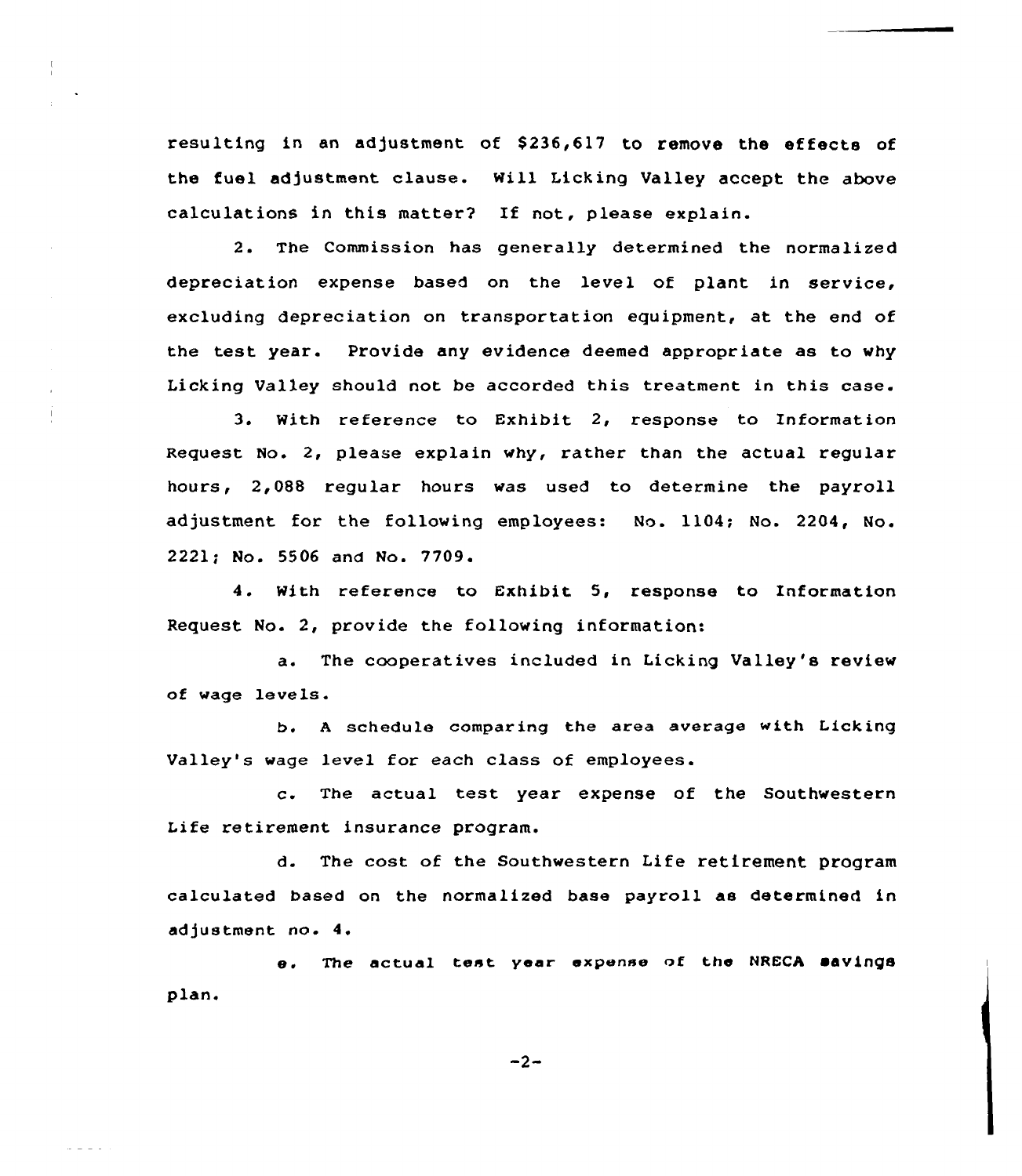<sup>f</sup> . The cost of the NRECA savings plan calculated based on the normalized base payroll as determined in adjustment no. 4.

g. The most recent invoices for the Southwestern Life and NRECA plane.

5. Please explain how Licking Valley's annual assessment for property tax purposes is determined.

6. Please provide <sup>a</sup> copy of Licking Valley'e 1986 property tax return as filed with the Kentucky Revenue Cabinet.

7. Please provide the real estate and tangible personalty tax rate for each taxing district in which Licking Valley has property located.

8. Please explain the reasons for determining the adjustment for property taxes based on a relationship between property taxes paid during the test year and the level of gross plant in service, construction work in progress, and material and supplies at October 31, 1984.

9. With reference to Exhibit 7, response to Information Request No. 2, provide a comparative schedule showing the amount and percentage expensed for each insurance category during the test period and for the December 1, 1985, to December 1, 1986 policy period. Explain the reason for any difference in the percentages between periods.

10. With reference to Exhibit <sup>20</sup> of the Application, Directors" Expenses, are any expenses other than actual out-ofpocket expenses included in the "Other Meeting Expenses" of \$ 8,268.452 If yes, please detail these items.

 $-3-$